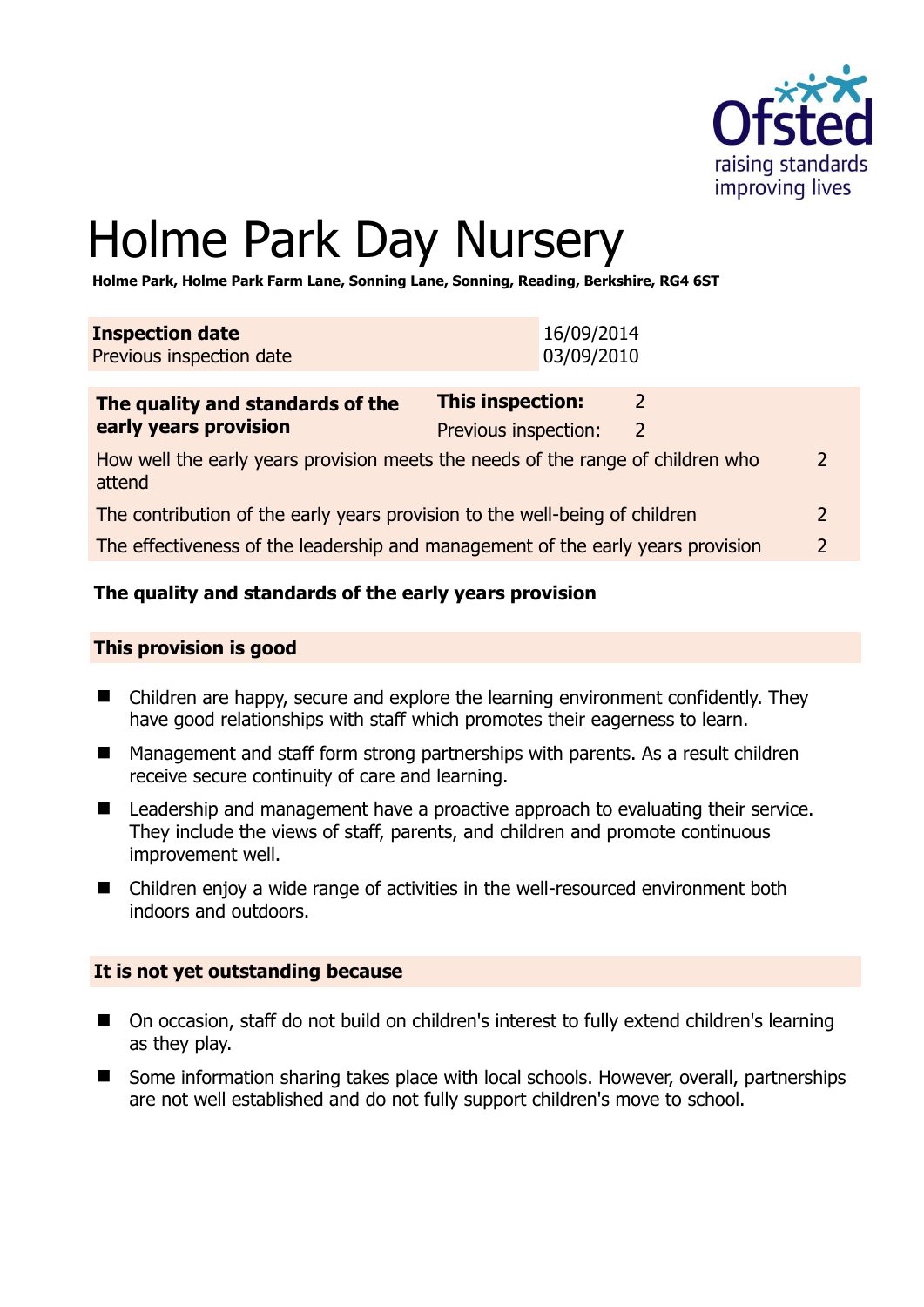### **Information about this inspection**

Inspections of registered early years provision are:

- $\bullet$  scheduled at least once in every inspection cycle the current cycle ends on 31 July 2016
- scheduled more frequently where Ofsted identifies a need to do so, for example where provision was previously judged inadequate
- **•** brought forward in the inspection cycle where Ofsted has received information that suggests the provision may not be meeting the legal requirements of the Early Years Foundation Stage or where assessment of the provision identifies a need for early inspection
- **•** prioritised where we have received information that the provision is not meeting the requirements of the Early Years Foundation Stage and which suggests children may not be safe
- scheduled at the completion of an investigation into failure to comply with the requirements of the Early Years Foundation Stage.

The provision is also registered on the voluntary and compulsory parts of the Childcare Register. This report includes a judgment about compliance with the requirements of that register.

#### **Inspection activities**

- $\blacksquare$ The inspector observed teaching, learning, and care practices in the main playrooms and outdoors.
- The inspector and manager undertook a joint observation of teaching practice and discussed this.
- $\blacksquare$ The inspector spoke with staff and children during the inspection and held a meeting with the manager to discuss leadership and management in the setting.
- $\blacksquare$ The inspector viewed samples of documentation including policies, staff qualifications, staff suitability checks, and children's learning records.
- $\blacksquare$  The inspector spoke to parents and took account of their views.

#### **Inspector**

Farzana Iqbal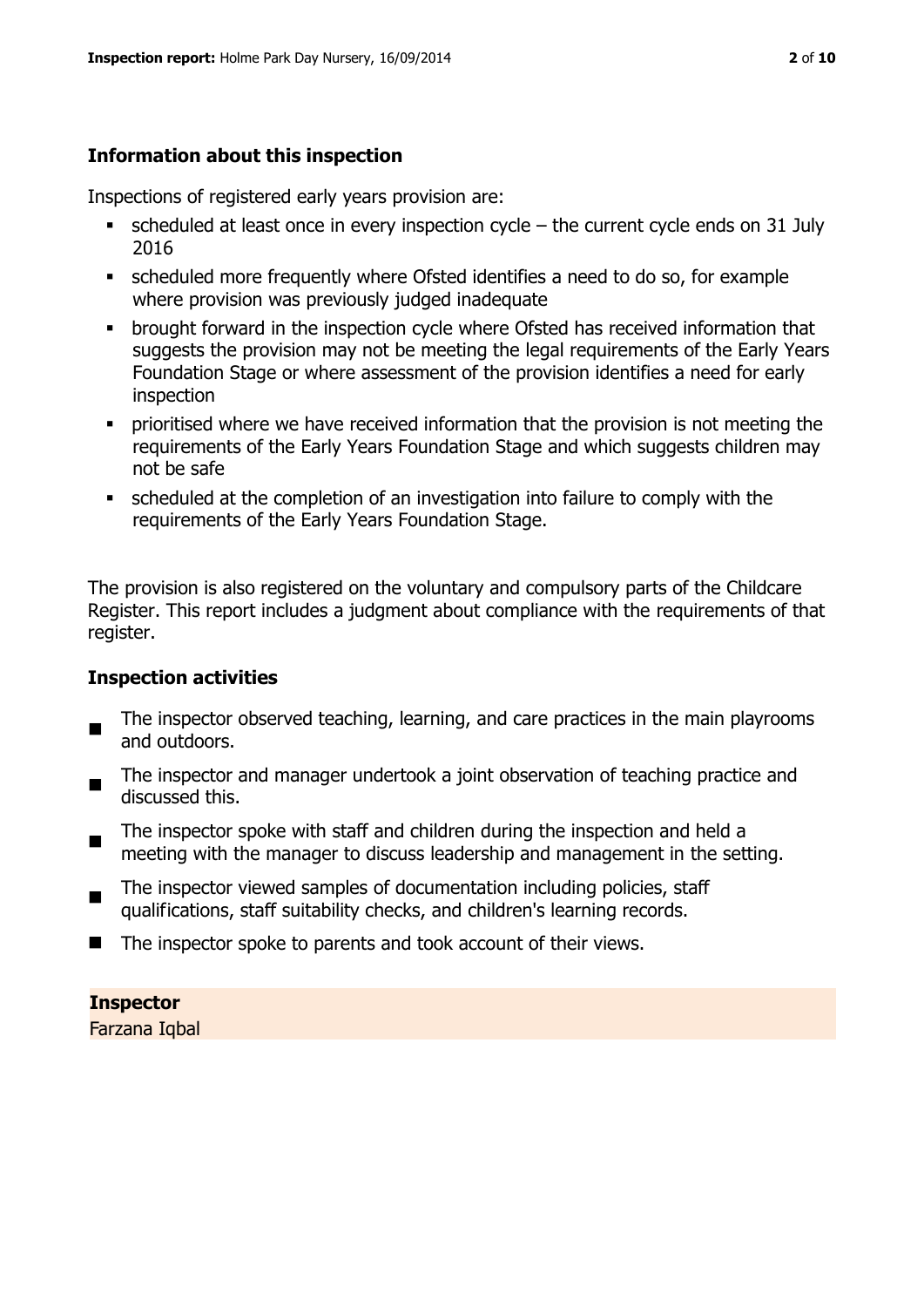#### **Full report**

#### **Information about the setting**

Holme Park Day Nursery registered in September 2006. It operates from a purpose built unit in Sonning, Berkshire. All children have access to a secure outdoor play area. The nursery is open every weekday from 7.30am until 6.30pm all year round, except for public holidays and the week between Christmas and New Year. The nursery is registered on the Early Years Register and both the compulsory and voluntary parts of the Childcare Register. There are currently 54 children on roll within the early years age group, some in part-time places.

There are 17 members of staff, one member of staff holds the Early Years Teacher Status, 12 staff hold appropriate early years qualifications, and there is a qualified chef. The setting receives funding for the provision of free early education for children aged three and four.

#### **What the setting needs to do to improve further**

#### **To further improve the quality of the early years provision the provider should:**

- $\blacksquare$  strengthen partnerships with local schools to fully support children's move from the nursery to reception class
- make better use of spontaneous opportunities to extend children's learning by more actively building on their interest during activities.

#### **Inspection judgements**

#### **How well the early years provision meets the needs of the range of children who attend**

Staff have good knowledge of children's development. They use their observations and assessments of children's achievements well to identify the next steps in their learning. They incorporate these in to the weekly planning. This ensures there is a good range of purposeful and focused activities based on children's interests and developmental stages. As a result, staff motivate children in learning very well and they make good progress from their starting points. Staff carefully balance adult planned and child-led activities to support daily routines and spontaneous play.

Staff use good techniques to actively engage children. For example, a staff member working with the two- to three-year-olds , extends their creativity and critical thinking through skilful questioning about mixing paint colours. The younger children enjoy sensory play as they explore with sand and materials of different textures. Staff foster children's development of communication and language well by talking to them about what they are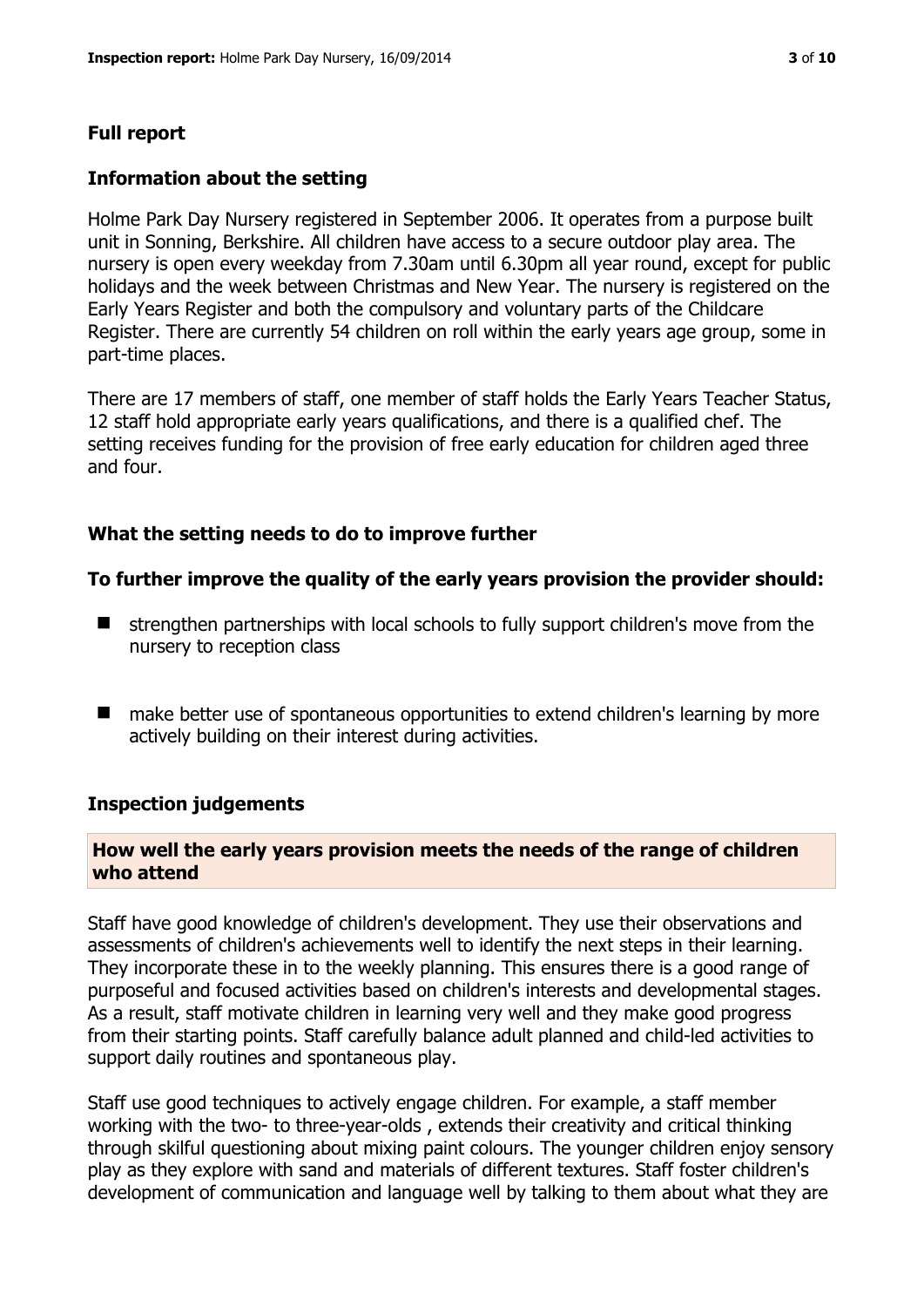doing and extending their vocabulary. For example, when playing with toy animals staff teach children the name of each animal and the sound it makes. The pre-school staff use a listening bear and encourage children to use their 'listening ears'. Consequently children learn the importance of listening when others are speaking. This prepares them for their next steps in learning.

Staff recognise the importance of developing children's early love of books. They provide good opportunities for children to hear stories and look at books both indoors and outside. Staff promote children's early reading by teaching them to sound out words and link sounds to letters. As a result, many children achieve well in this area. Children make strong progress with early counting skills as they practise counting in daily routines and through their favourite rhymes. For example, they count how many children are going to play outside, and they help staff count out foam numbers in the garden. Staff very successfully engage children in activities but do not always fully build on their interest to maximise their learning. For example, children are fascinated as a member of staff encourages them to put their hand on their heart to note the change in their breathing after physical play. However, they do not receive additional support to understand exactly why their heart rate is increased.

Children enjoy daily use of a large outside play area, which staff resource well. It is split into different areas for each of the age groups. This reflects children's differing stages of development so they are challenged well in their physical development. Other resources are chosen to reflect the children's interests, which keeps them purposefully engaged. There are positive representations of diverse cultures shown through displays and toys in playrooms. Staff equip each of the play rooms with age-appropriate furniture and resources. These cover all the areas of learning well and are stored in low shelving enabling children to choose what they wish to play with. This arrangement promotes children's independence as learners. For example, the pre-school children enjoy using the climbing frame to practise their balance and physical skills. The children benefit from a rich outdoor environment including a bug hotel, a fruit and vegetable patch, construction areas, sand and water play, and a mud kitchen.

Staff work effectively with parents to involve them in their child's learning. They consult with them during initial settling in sessions to determine their children's starting points. Management and staff effectively share information regarding children's progress through progress reports, parents evening and daily discussions. Staff also complete the required progress checks for two-year-old children in partnership with their parents.

#### **The contribution of the early years provision to the well-being of children**

Staff are good role models for children. They teach them to understand boundaries and expectations of behaviour. They also support them to learn to keep themselves safe. For example, children are aware that they must only use the slide and climbing equipment when an adult is present. Staff explain why this protects them from falling and hurting themselves. Staff consistently provide praise to acknowledge children's achievements and efforts. This helps to increase their self-esteem and positive dispositions to learning. Staff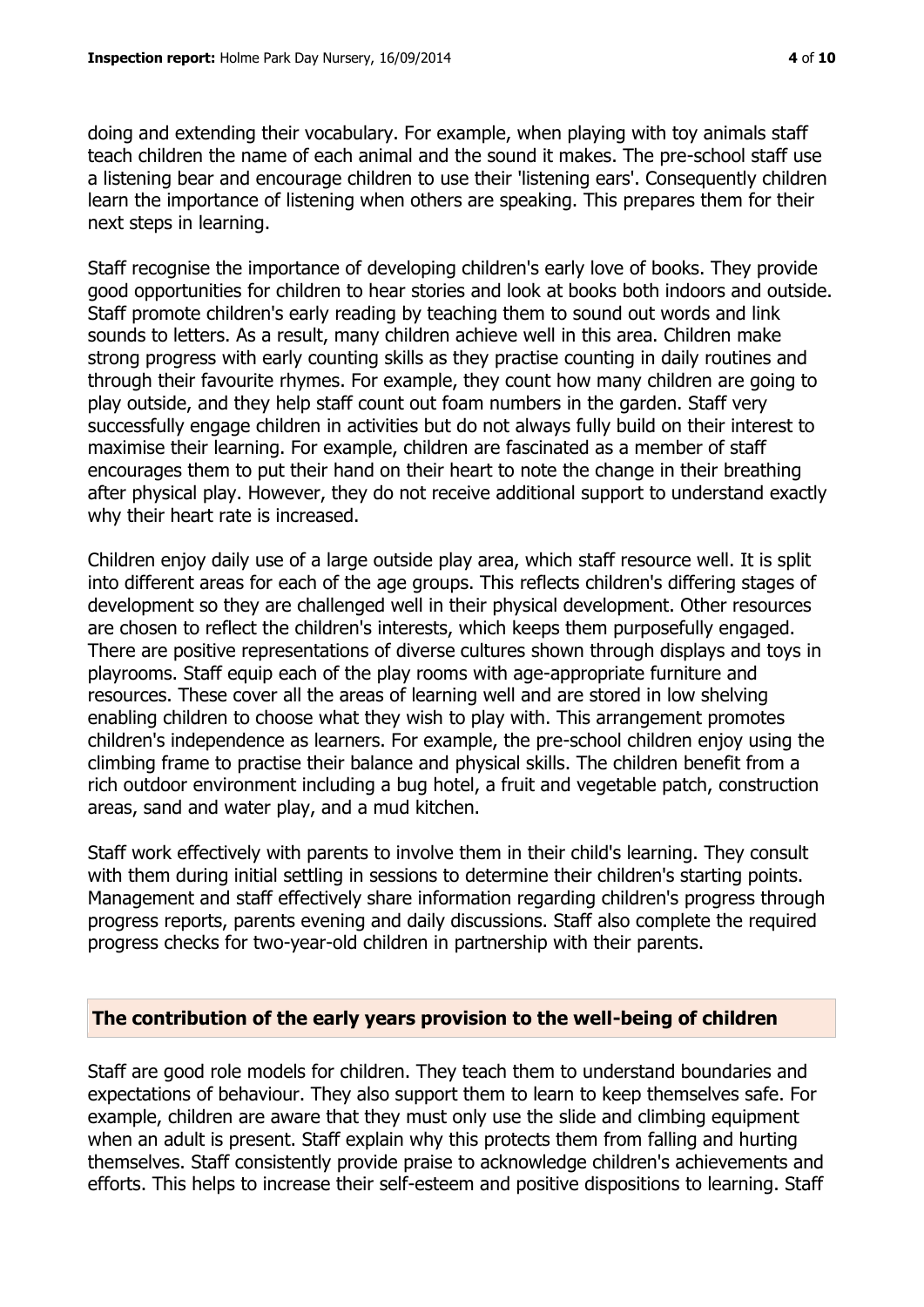are on hand to support children who may be slow to settle in the morning and provide comfort and cuddles for younger children who need additional reassurance.

There is an effective key-person in the nursery. Younger children seek out their key person and are responsive to them. Consequently, children create secure bonds with familiar adults. Staff sometimes rotate around the nursery and visit children in different rooms. This helps familiarise children with different members of staff. Staff are loving and affectionate with the children, and as a result, they build good relationships. Staff encourage children to take turns and share at all times, this helps them to build skills in social situations and to play cooperatively.

Pre-school children are beginning to gain skills to promote independence in their self-care. They serve their own meals, find their name on tablemats, go to the toilet alone, and help themselves to drinking water. Toddlers receive appropriate help to understand the order and routine of the day through the aid of a visual timetable. Children receive balanced meals cooked by a qualified chef. Staff promote good hygiene practices and children know to wash their hands before meals times, and after they have used the toilet. Children learn about the importance of being active and enjoy movement during games, and singing indoors. Staff help children to learn how to keep themselves safe. For example, they involve them in practise fire drills so they know how to evacuate the premises in case of an emergency.

Staff keep parents well informed when children move rooms. For example, parents receive a letter inviting them to meet the staff and the new key person in the new room and discuss the settling visits.

#### **The effectiveness of the leadership and management of the early years provision**

The owner and manager have a thorough understanding of the Early Years Foundation Stage. They implement effective policies and procedures to help ensure all the requirements are met and that children make good progress in their learning. These include robust recruitment and employment procedures to ensure staff are suitable and qualified for their roles. Comprehensive induction and performance management systems also ensure staff have a secure understanding of their roles and responsibilities.

Management and staff have a clear understanding of safeguarding. They have all completed child protection training. Consequently, they know what to do if they have concerns about a child in their care. Daily safety checks take place and staff are proactive in addressing any safety issues as they arise. For example, staff noted the high level of supervision needed to keep children safe in the garden and erected a new fence to make the space more manageable. Children benefit because this enables staff to focus more on supporting play and promoting learning.

Management have good systems to evaluate the quality of their service. They identify and act promptly to address areas identified for improvement. Management fully involve staff,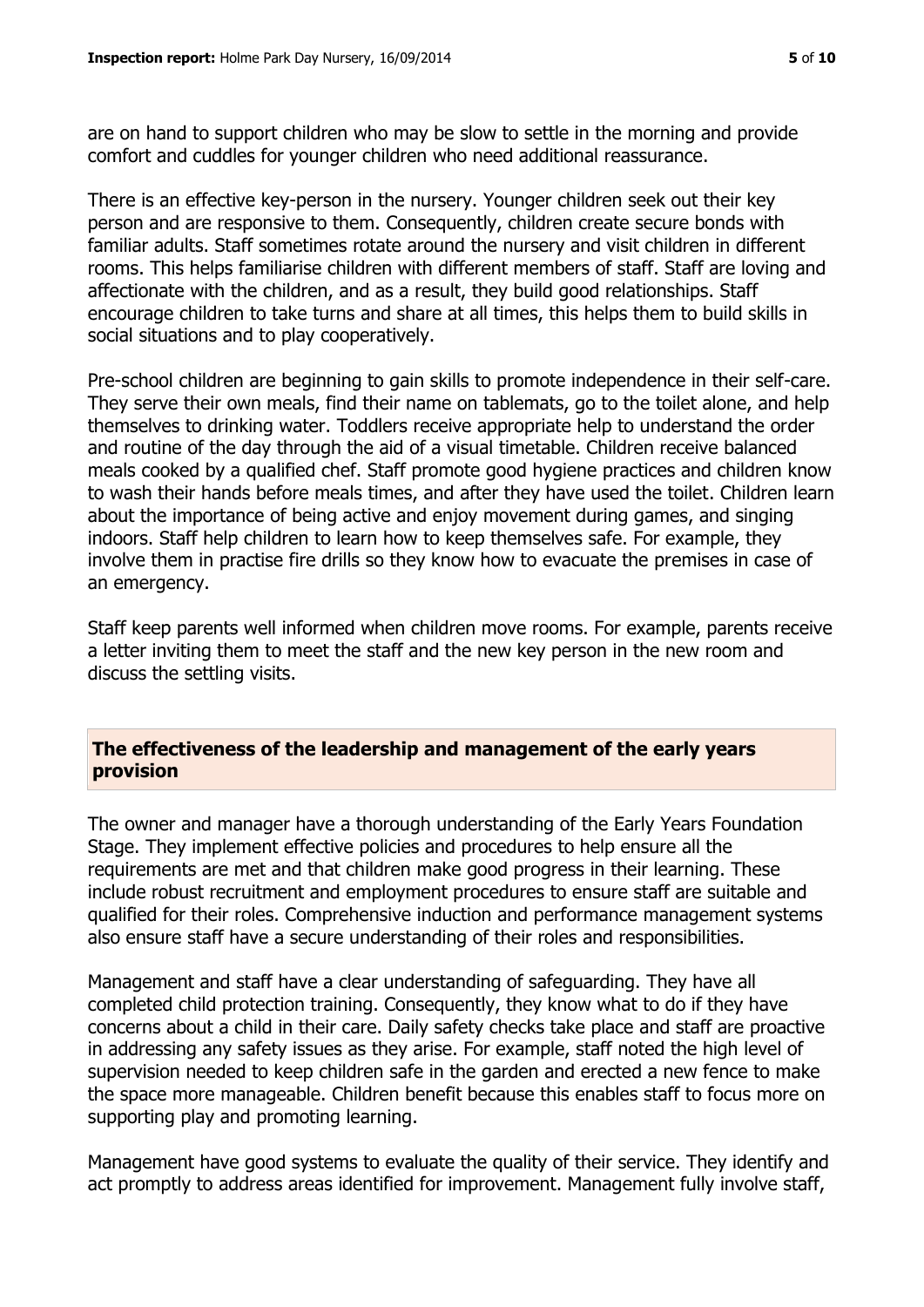parents and children in this process. There is a parent nursery association, regular staff meetings and a children's committee. There are good arrangements to maintain the professional development of staff through annual appraisals, supervision meetings and peer observations. The manager and deputy monitor planning and assessment arrangements well. This helps to ensure staff are consistent in delivering the educational programme and have an accurate understanding of children's progress.

The positive relationships staff maintain with parents provide children with continuity and help them feel secure. As a result, outcomes for all children are good. Parents have ample opportunities to speak to staff and management about their child. They comment on how happy they are with the nursery and the care their children receive. Parents feedback that they feel well informed through the weekly newsletters, parents evenings and website. They also value the daily discussions and individual settling routines, which are tailored according to each child's needs. However, arrangements to work with local schools are not as effective. Staff provide transfer documents for reception teachers but do not generally communicate directly with them to ease the move to school for individual children.

### **The Childcare Register**

| The requirements for the compulsory part of the Childcare Register are | Met |
|------------------------------------------------------------------------|-----|
| The requirements for the voluntary part of the Childcare Register are  | Met |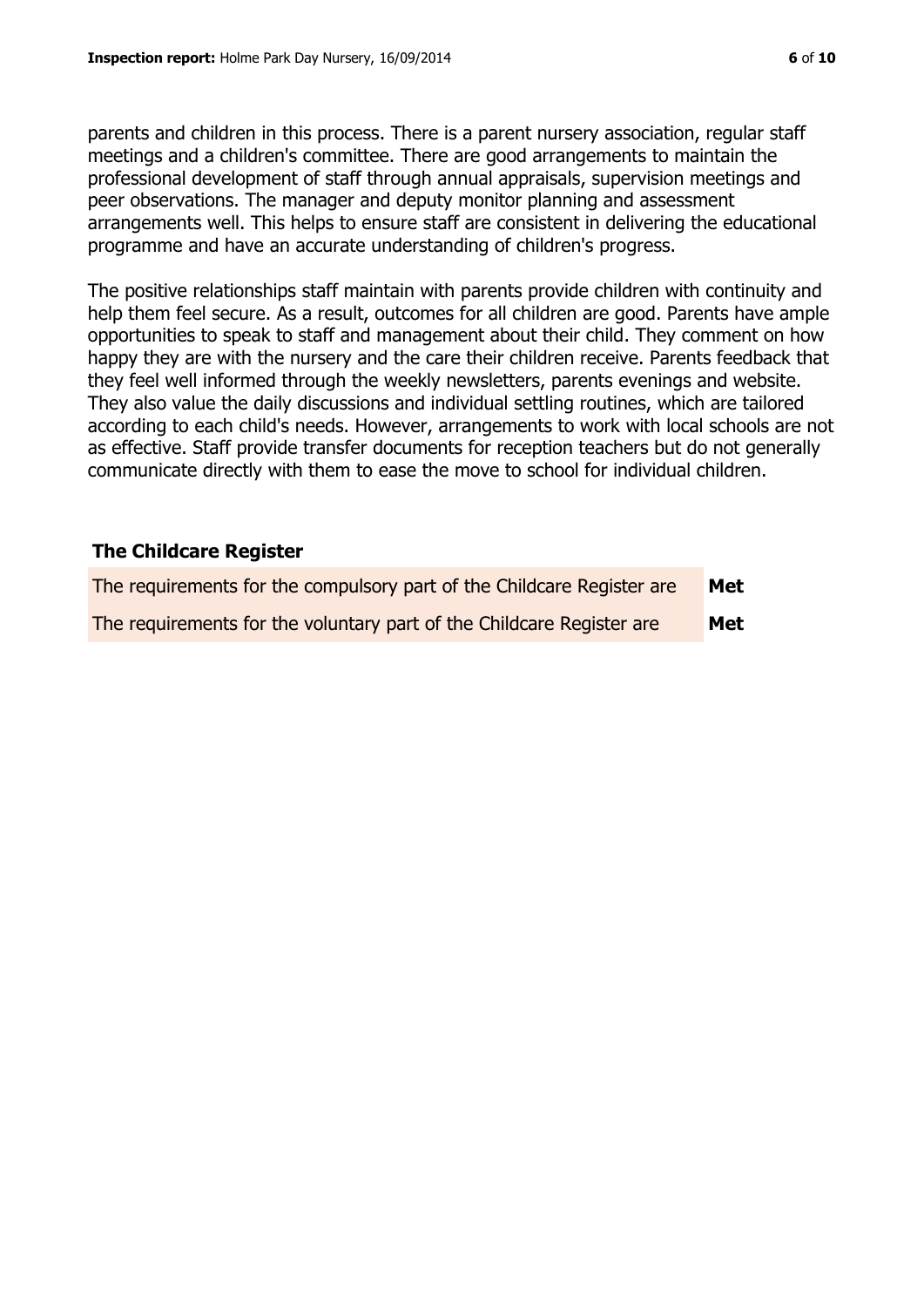## **What inspection judgements mean**

#### **Registered early years provision**

| <b>Grade</b> | <b>Judgement</b>               | <b>Description</b>                                                                                                                                                                                                                                                                                                                                                                                |
|--------------|--------------------------------|---------------------------------------------------------------------------------------------------------------------------------------------------------------------------------------------------------------------------------------------------------------------------------------------------------------------------------------------------------------------------------------------------|
| Grade 1      | Outstanding                    | Outstanding provision is highly effective in meeting the needs<br>of all children exceptionally well. This ensures that children are<br>very well prepared for the next stage of their learning.                                                                                                                                                                                                  |
| Grade 2      | Good                           | Good provision is effective in delivering provision that meets<br>the needs of all children well. This ensures children are ready<br>for the next stage of their learning.                                                                                                                                                                                                                        |
| Grade 3      | <b>Requires</b><br>improvement | The provision is not giving children a good standard of early<br>years education and/or there are minor breaches of the<br>safeguarding and welfare requirements of the Early Years<br>Foundation Stage. We re-inspect nurseries and pre-schools<br>judged as requires improvement within 12 months of the date<br>of inspection.                                                                 |
| Grade 4      | Inadequate                     | Provision that is inadequate requires significant improvement<br>and/or enforcement action. The provision is failing to give<br>children an acceptable standard of early years education and/or<br>is not meeting the safeguarding and welfare requirements of<br>the Early Years Foundation Stage. It will be monitored and<br>inspected again within six months of the date of this inspection. |
| Met          |                                | There were no children present at the time of the inspection.<br>The inspection judgement is that the provider continues to<br>meet the requirements for registration.                                                                                                                                                                                                                            |
| Not met      |                                | There were no children present at the time of the inspection.<br>The inspection judgement is that the provider does not meet<br>the requirements for registration.                                                                                                                                                                                                                                |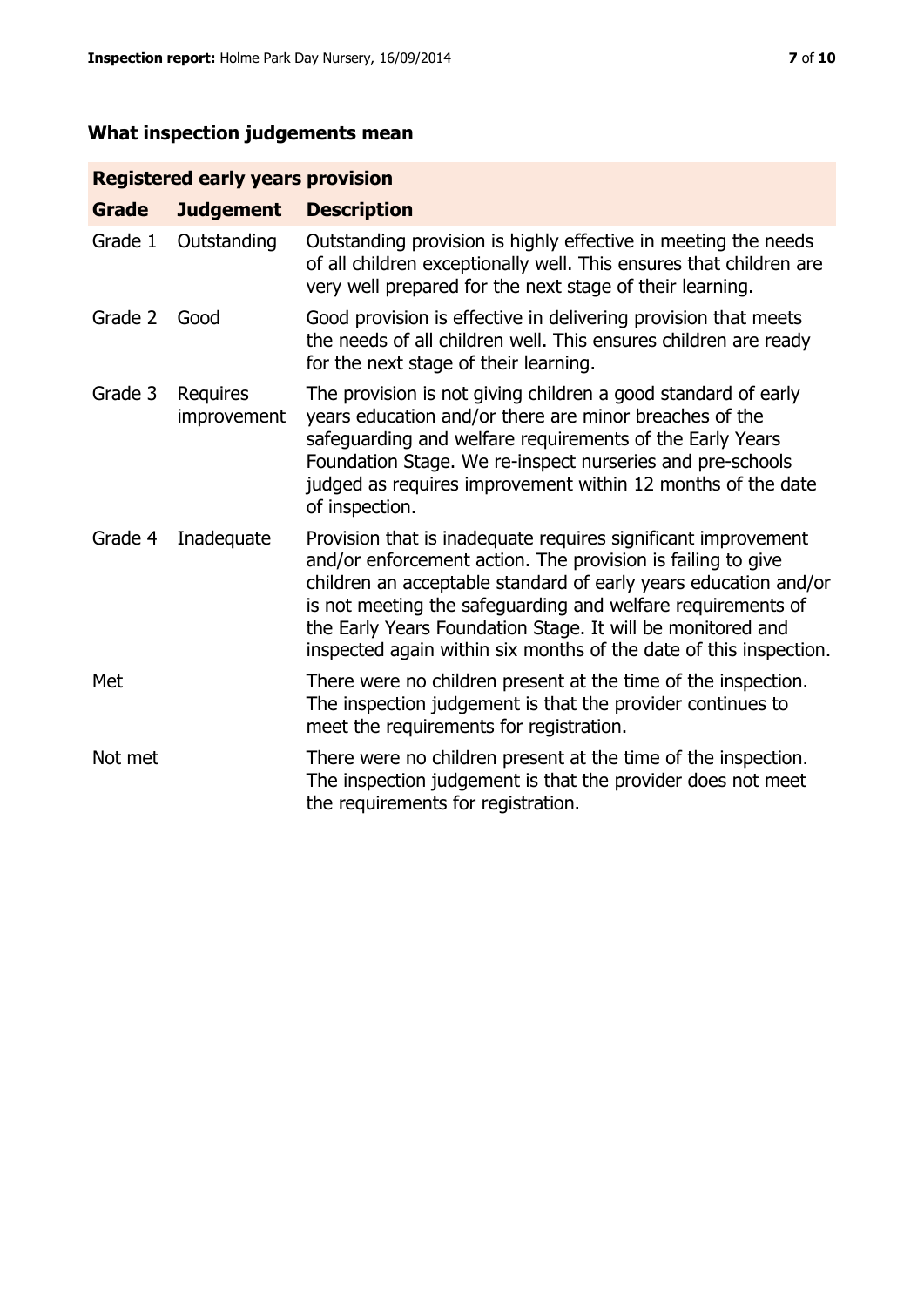#### **Inspection**

This inspection was carried out by Ofsted under sections 49 and 50 of the Childcare Act 2006 on the quality and standards of provision that is registered on the Early Years Register. The registered person must ensure that this provision complies with the statutory framework for children's learning, development and care, known as the Early Years Foundation Stage.

#### **Setting details**

| Unique reference number       | EY339360                    |
|-------------------------------|-----------------------------|
| <b>Local authority</b>        | Wokingham                   |
| <b>Inspection number</b>      | 834923                      |
| <b>Type of provision</b>      | Full-time provision         |
| <b>Registration category</b>  | Childcare - Non-Domestic    |
| <b>Age range of children</b>  | $0 - 8$                     |
| <b>Total number of places</b> | 56                          |
| Number of children on roll    | 54                          |
| <b>Name of provider</b>       | <b>CR Childcare Limited</b> |
| Date of previous inspection   | 03/09/2010                  |
| <b>Telephone number</b>       | 01189 695545                |

Any complaints about the inspection or the report should be made following the procedures set out in the guidance *'Complaints procedure: raising concerns and making complaints* about Ofsted', which is available from Ofsted's website: www.ofsted.gov.uk. If you would like Ofsted to send you a copy of the guidance, please telephone 0300 123 4234, or email enquiries@ofsted.gov.uk.

#### **Type of provision**

For the purposes of this inspection the following definitions apply:

Full-time provision is that which operates for more than three hours. These are usually known as nurseries, nursery schools and pre-schools and must deliver the Early Years Foundation Stage. They are registered on the Early Years Register and pay the higher fee for registration.

Sessional provision operates for more than two hours but does not exceed three hours in any one day. These are usually known as pre-schools, kindergartens or nursery schools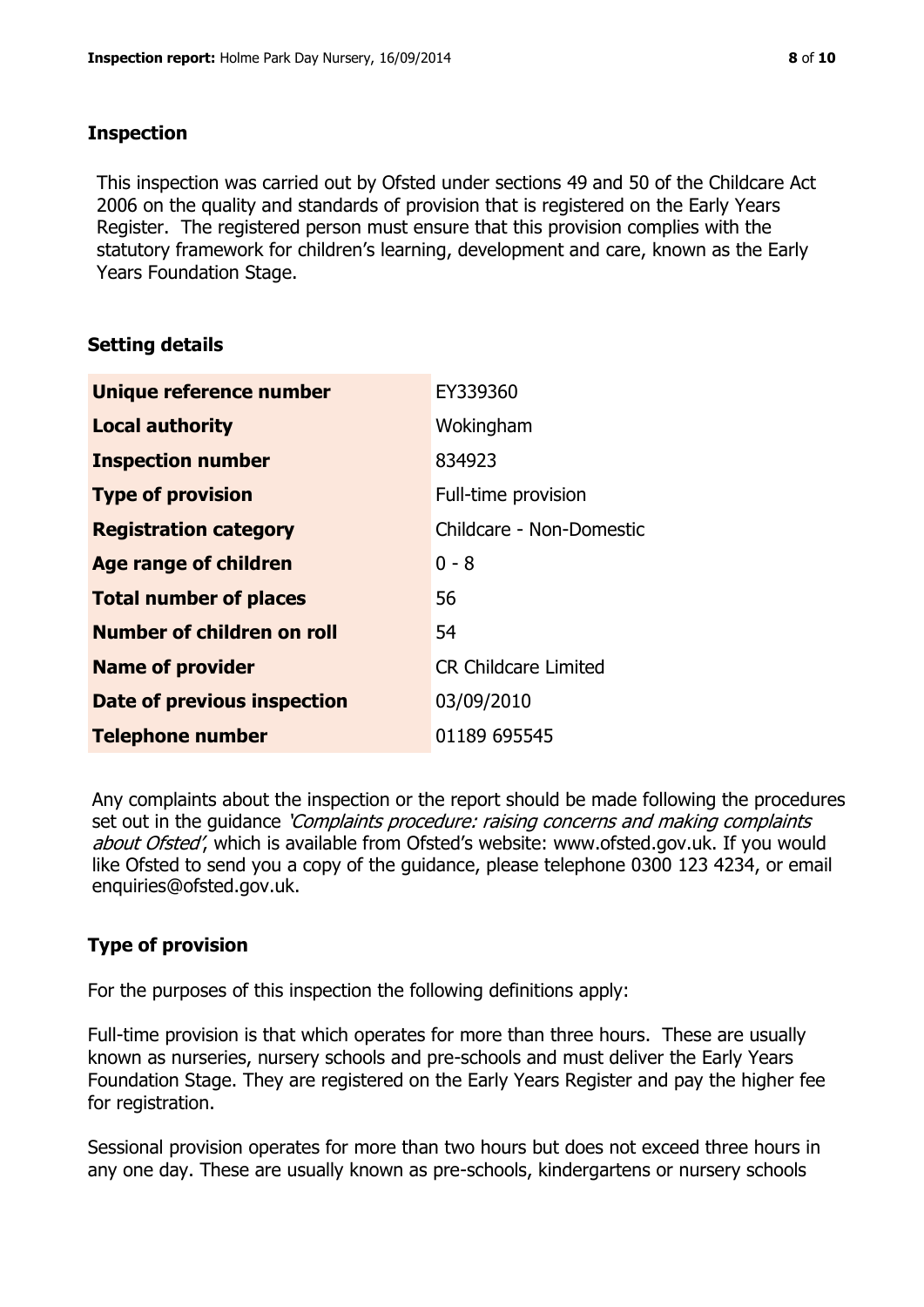and must deliver the Early Years Foundation Stage. They are registered on the Early Years Register and pay the lower fee for registration.

Childminders care for one or more children where individual children attend for a period of more than two hours in any one day. They operate from domestic premises, which are usually the childminder's own home. They are registered on the Early Years Register and must deliver the Early Years Foundation Stage.

Out of school provision may be sessional or full-time provision and is delivered before or after school and/or in the summer holidays. They are registered on the Early Years Register and must deliver the Early Years Foundation Stage. Where children receive their Early Years Foundation Stage in school these providers do not have to deliver the learning and development requirements in full but should complement the experiences children receive in school.